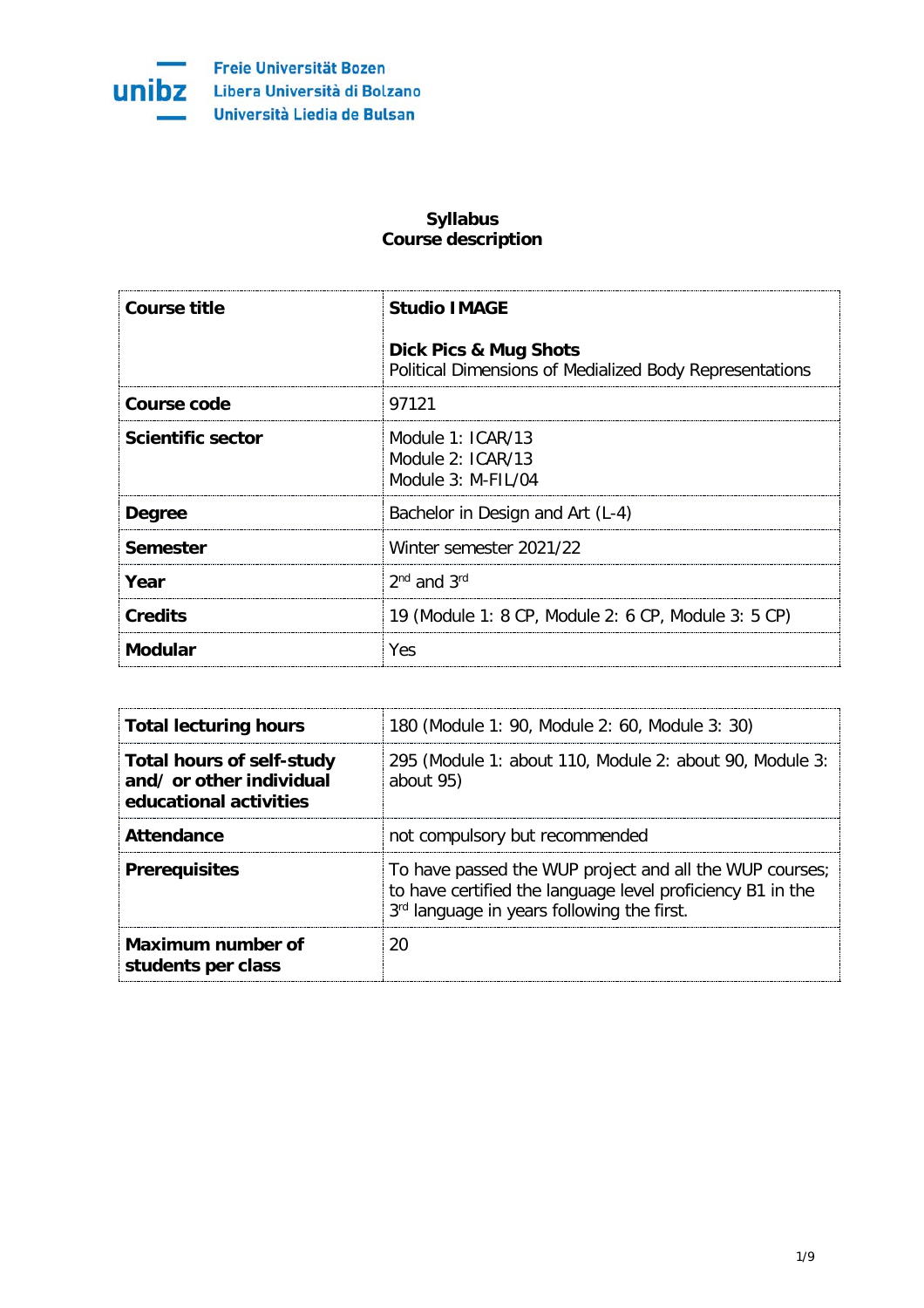

| <b>Course description</b> | The course belongs to the class "caratterizzante"<br>(module 1 and 2), and "affine integrativa" (module 3) in<br>the curriculum in Art.                                                                                                                                                                                                                                                                                                                                                                                                                                                                                                                                                                                                                                                                                                                                                                                                                                                                                                                                                                                                                                                                                                                                                                                                                                                                                                                                                                                                                                                                                                                                                                                                                                                                                                                                                                                                                                                                                                                                                                                                                                                                                                                                                                                                                                                                   |
|---------------------------|-----------------------------------------------------------------------------------------------------------------------------------------------------------------------------------------------------------------------------------------------------------------------------------------------------------------------------------------------------------------------------------------------------------------------------------------------------------------------------------------------------------------------------------------------------------------------------------------------------------------------------------------------------------------------------------------------------------------------------------------------------------------------------------------------------------------------------------------------------------------------------------------------------------------------------------------------------------------------------------------------------------------------------------------------------------------------------------------------------------------------------------------------------------------------------------------------------------------------------------------------------------------------------------------------------------------------------------------------------------------------------------------------------------------------------------------------------------------------------------------------------------------------------------------------------------------------------------------------------------------------------------------------------------------------------------------------------------------------------------------------------------------------------------------------------------------------------------------------------------------------------------------------------------------------------------------------------------------------------------------------------------------------------------------------------------------------------------------------------------------------------------------------------------------------------------------------------------------------------------------------------------------------------------------------------------------------------------------------------------------------------------------------------------|
|                           | Description Module 1 - Photography-Video/<br><b>Fotografie-Video:</b>                                                                                                                                                                                                                                                                                                                                                                                                                                                                                                                                                                                                                                                                                                                                                                                                                                                                                                                                                                                                                                                                                                                                                                                                                                                                                                                                                                                                                                                                                                                                                                                                                                                                                                                                                                                                                                                                                                                                                                                                                                                                                                                                                                                                                                                                                                                                     |
|                           | <b>ENGLISH</b><br>Bodies are trimmed, shaped, manipulated and evaluated,<br>they are shared and sent, controlled, monitored, used<br>and exploited. It's about markings, interpretative<br>sovereignty, belonging and exclusion. It's about the<br>exercise of power, self-empowerment, technical<br>possibilities and economic interests. Bodies and our<br>dealings with them are political.<br>In 1969, Valie Export led a man on a dog leash for a<br>walk through Vienna, in 1989 Barbara Kruger declared<br>the body a battlefield and the Guerrilla Girls asked<br>whether women had to be naked to make it to the<br>Metropolitan Museum. In 2007, Dolce and Gabbana<br>staged the suggestion of gang rape in one of their<br>advertising campaigns, and in 2014 Christoph Bangert<br>published "War Porn", a collection of war images that<br>were rejected by the editors as too cruel. Starting in<br>2017, Cindy Sherman has been celebrating the grotesque<br>with Facetune on Instagram, while Adam Harvey has<br>been developing patterns for make-up stylists since 2010<br>in order to disable recognition software. In 2020, Eva<br>and Franco Mattes convert a make-up tutorial on<br>Instagram into an outlet for subversive messages.<br>In the winter semester 2021/22, Studio Image offers to<br>deal with the body as a political issue. Module 1 explores<br>how artists work with topics such as representation,<br>surveillance, suffering or borders in relation to body and<br>corporality. We will investigate how artists play with set<br>pieces of corporality, satirize conventions, agitate against<br>social norms and confront ourselves with our own social<br>imprints. Using various historical and contemporary<br>questions and examples, we examine how artistic<br>processes can initiate, undermine and change social,<br>political and media discourses. One of the central<br>questions will be how images are politically charged and<br>instrumentalized through their dissemination and<br>contextualization. Above all, we will deal with how we as<br>artists can create counter-narratives to existing body<br>narratives.<br>The accompanying film program as well as discussions<br>with invited artists, curators and theorists introduce<br>different aspects of the topic, while the students develop<br>their own artistic ideas and concepts. |
|                           |                                                                                                                                                                                                                                                                                                                                                                                                                                                                                                                                                                                                                                                                                                                                                                                                                                                                                                                                                                                                                                                                                                                                                                                                                                                                                                                                                                                                                                                                                                                                                                                                                                                                                                                                                                                                                                                                                                                                                                                                                                                                                                                                                                                                                                                                                                                                                                                                           |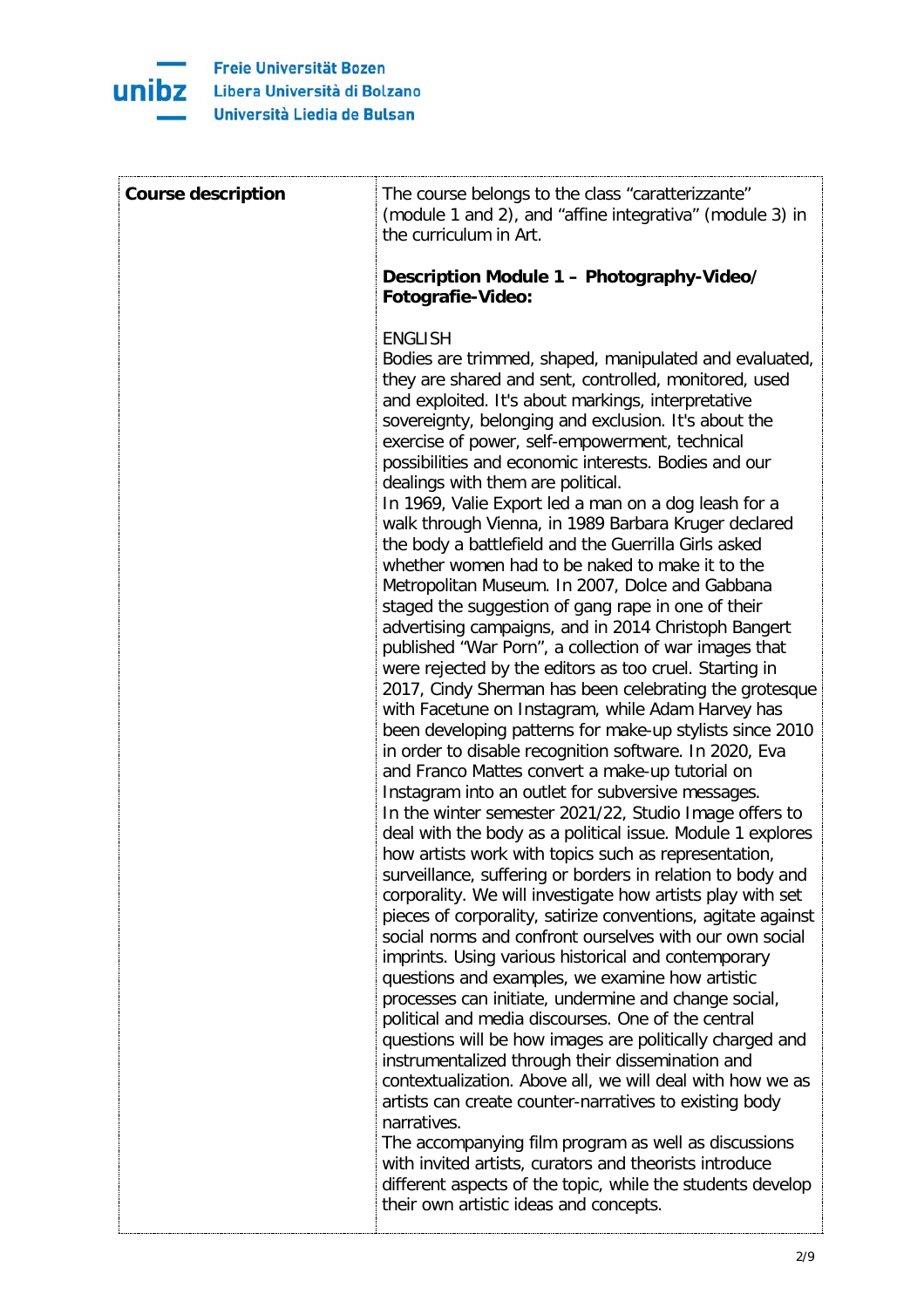

| <b>GERMAN</b>                                             |
|-----------------------------------------------------------|
| Körper werden getrimmt, geformt, manipuliert und          |
| bewertet, sie werden geteilt und versendet, kontrolliert, |
| überwacht, benutzt und ausgebeutet. Es geht um            |
| Markierungen, Deutungshoheiten, Zugehörigkeit und         |
| Ausschluss. Es geht um Machtausübung,                     |
| Selbstermächtigung, technische Möglichkeiten und          |
| ökonomische Interessen. Körper und unser Umgang mit       |
| ihnen sind politisch.                                     |
|                                                           |
| Valie Export führt 1969 einen Mann an einer Hundeleine    |
| durch Wien spazieren, 1989 erklärt Barbara Kruger den     |
| Körper zu einem Schlachtfeld und die Guerrilla Girls      |
| fragen, ob Frauen nackt sein müssen, um es ins            |
| Metropolitan Museum zu schaffen. Dolce und Gabbana        |
| inszeniert 2007 in einer ihrer Werbekampagnen die         |
| Andeutung einer Gruppenvergewaltigung und Christoph       |
| Bangert publiziert 2014 "War Porn", eine Sammlung von     |
| Kriegsbildern, die von Redaktionen als zu grausam         |
| abgelehnt wurden. Ab 2017 zelebriert Cindy Sherman mit    |
| Facetune das Groteske auf Instagram während Adam          |
| Harvey seit 2010 Muster für Make Up Stylisten             |
| entwickelt, um Erkennungssoftware außer Gefecht zu        |
| setzen. Eva und Franco Mattes funktionieren 2020 ein      |
| Schmink-Tutorial auf Instagram zu einem Outlet            |
| subversiver Botschaften um.                               |
| Im Wintersemester 2021/22 bietet das Studio Image an,     |
| sich mit dem Körper als Politikum auseinanderzusetzen.    |
| Modul 1 erforscht wie Künstler*innen mit Themen wie       |
| Repräsentation, Überwachung, Leid oder Grenzen in         |
| Bezug auf Körper und Körperlichkeit umgehen. Wir          |
| werden untersuchen, wie Künstler*innen mit                |
| Versatzstücken von Körperlichkeit spielen, Konventionen   |
| persiflieren, gegen gesellschaftliche Normen agitieren    |
| und uns mit unseren eigenen sozialen Prägungen            |
| konfrontieren. Anhand verschiedener historischer und      |
| zeitgenössischer Fragestellungen und Beispiele            |
| untersuchen wir, wie künstlerische Prozesse               |
| gesellschaftliche, politische und mediale Diskurse        |
| anstoßen, unterminieren und verändern können. Eine der    |
| zentralen Fragen wird sein, wie Bilder durch ihre         |
| Verbreitung und Kontextualisierung politisch aufgeladen   |
| und instrumentalisiert werden. Wir werden uns vor allem   |
| damit beschäftigen, wie wir als Künstler*innen            |
| Gegennarrative zu existierenden Körper-Erzählungen        |
| schaffen können.                                          |
| Das Begleitfilmprogramm sowie Diskussionen mit            |
| eingeladenen Künstler*innen, Kurator*innen und            |
| Theoretiker*innen führen in unterschiedliche Aspekte des  |
| Themas ein, während die Studierenden eigene               |
| künstlerische Ideen und Konzepte entwickeln.              |
|                                                           |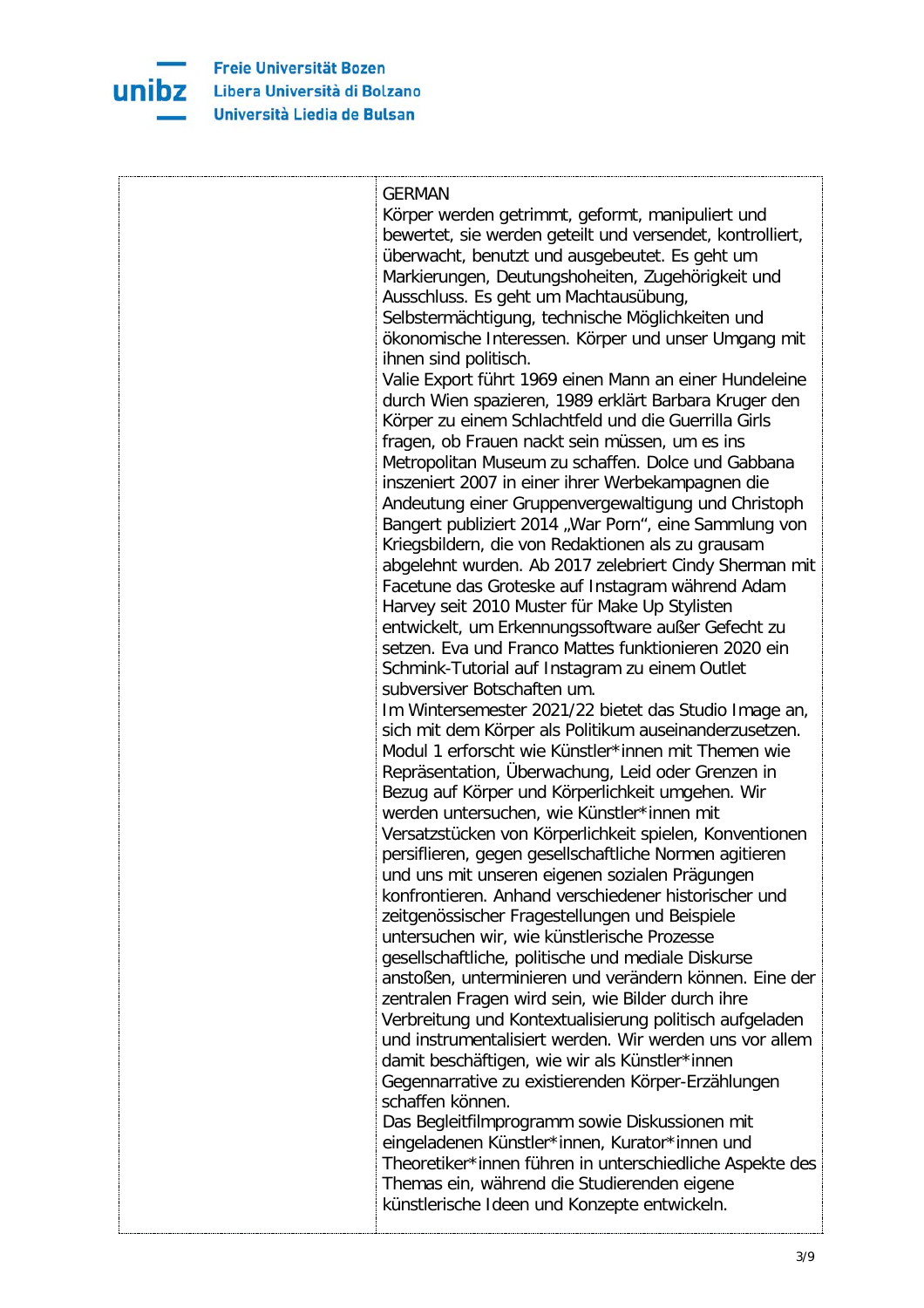

| Diese realisieren sie in einem fotografischen und / oder<br>videobasierten Projekt für den Ausstellungsraum sowie in<br>Form eines individuellen Künstlerbuches.                                                                                                                                                                                                                                                                                                                                                                                                                                                                                                                                                                                                                                                                                                                                                                                                                                                                                                                                                            |
|-----------------------------------------------------------------------------------------------------------------------------------------------------------------------------------------------------------------------------------------------------------------------------------------------------------------------------------------------------------------------------------------------------------------------------------------------------------------------------------------------------------------------------------------------------------------------------------------------------------------------------------------------------------------------------------------------------------------------------------------------------------------------------------------------------------------------------------------------------------------------------------------------------------------------------------------------------------------------------------------------------------------------------------------------------------------------------------------------------------------------------|
| Description Module 2 - Visual Communication/<br><b>Comunicazione visiva:</b>                                                                                                                                                                                                                                                                                                                                                                                                                                                                                                                                                                                                                                                                                                                                                                                                                                                                                                                                                                                                                                                |
| <b>ENGLISH</b><br>Starting from the main theme of the semester - the<br>representation of the political dimension of the body -, in<br>the visual communication module we will research how<br>the body is traced, mapped and documented in artists'<br>publications. Works by contemporary photographers and<br>artists (Mishka Henner, Broomberg and Chanarin,<br>Joachim Schmidt, Trevor Paglen, Wu Tsang. just to name<br>a few) will be examined, discussed and analyzed<br>together in class.<br>During the semester students will also be involved in a<br>series of functional assignments to better interrogate and<br>translate their art projects. In the first weeks of the<br>semester we will focus in particular on the poster format<br>in its public dimension, while a prerequisite for taking the                                                                                                                                                                                                                                                                                                        |
| final exam will be the development of a publishing<br>project developed in parallel to the main work. The<br>purpose of the publication is to articulate the work of<br>each student in book format, thus complementing and<br>investigating the semester project from a multiple<br>perspective.                                                                                                                                                                                                                                                                                                                                                                                                                                                                                                                                                                                                                                                                                                                                                                                                                           |
| <b>ITALIANO</b><br>Prendendo le mossa dal tema principale del semestre - la<br>rappresentazione della dimensione politica del corpo -,<br>nel modulo di comunicazione visiva andremo a ricercare<br>come il corpo viene tracciato, mappato e documentato<br>nelle pubblicazioni d'artista. Lavori di fotografi e artisti<br>contemporanei (Mishka Henner, Broomberg and<br>Chanarin, Joachim Schmidt, Trevor Paglen, Wu<br>Tsang. solo per citarne alcuni) saranno presi in esame,<br>discussi e analizzati insieme in classe.<br>Durante il semestre gli studenti verranno inoltre coinvolti<br>in una serie di assignments funzionali a interrogare e<br>tradurre al meglio i propri progetti artistici. Nelle prime<br>settimane di semestre ci concentreremo in particolare sul<br>formato poster nella sua dimensione pubblica, mentre<br>requisito necessario per sostenere l'esame finale sarà lo<br>sviluppo di un progetto editoriale elaborato<br>parallelamente al progetto principale. Scopo della<br>pubblicazione è articolare il lavoro di ogni studente in<br>formato libro, andando così a complementare e |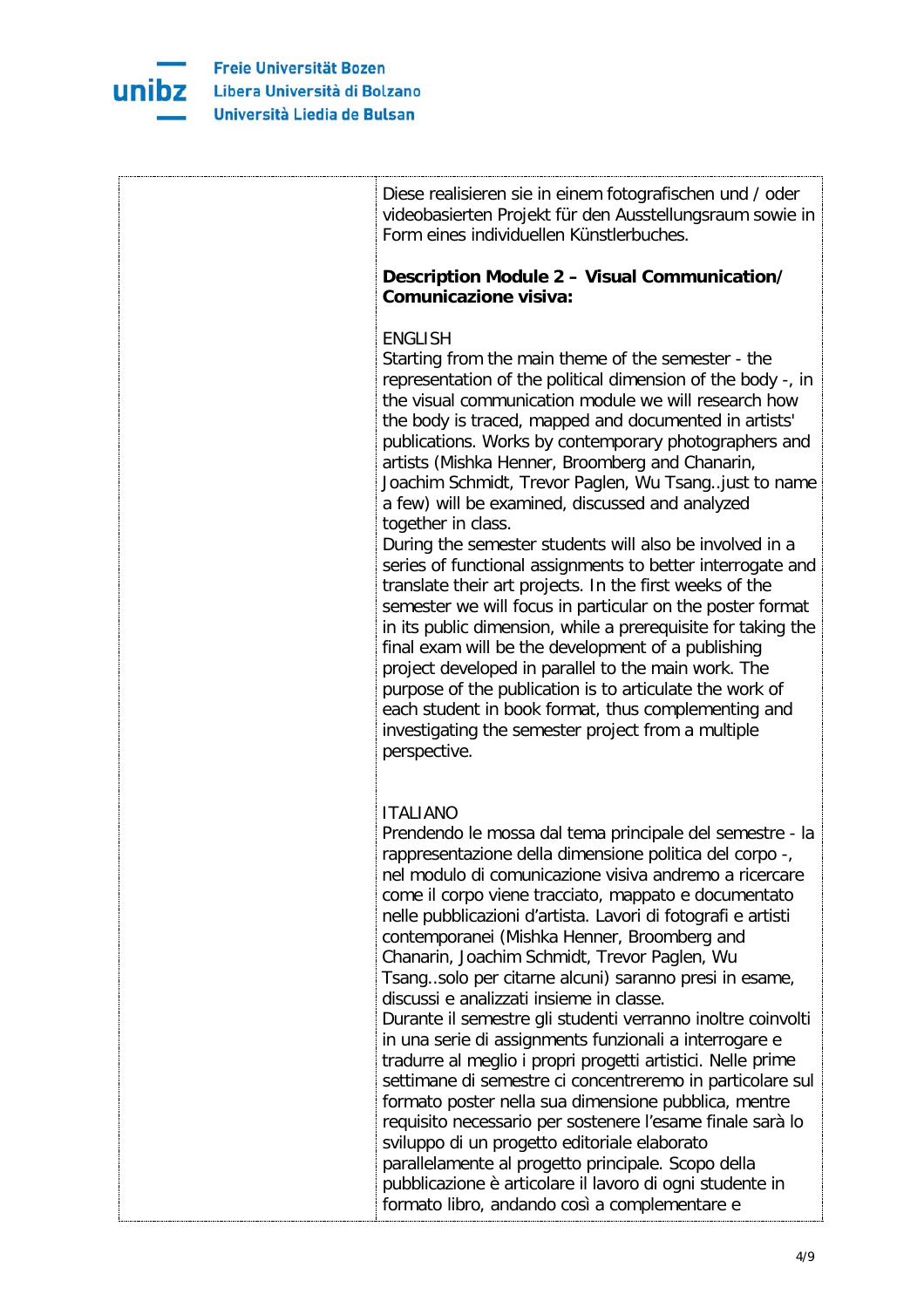

| investigare il progetto di semestre da una prospettiva<br>molteplice.                                                                                                                                                                                                                                                                                                                                                                                                                                                                                                                                                                                                                                                                                                                                                                                                                                                                                                                                                                                                                                                                                                                                                                                                                                                                                                                                                     |
|---------------------------------------------------------------------------------------------------------------------------------------------------------------------------------------------------------------------------------------------------------------------------------------------------------------------------------------------------------------------------------------------------------------------------------------------------------------------------------------------------------------------------------------------------------------------------------------------------------------------------------------------------------------------------------------------------------------------------------------------------------------------------------------------------------------------------------------------------------------------------------------------------------------------------------------------------------------------------------------------------------------------------------------------------------------------------------------------------------------------------------------------------------------------------------------------------------------------------------------------------------------------------------------------------------------------------------------------------------------------------------------------------------------------------|
| <b>Description Module 3 - Media Theory:</b><br>Several scholars identified in Marshall McLuhan's great<br>sentence "the medium is the message" the starting point<br>of media studies as a well-defined discipline. This<br>groundbreaking sentence without doubt encapsulates<br>diverse theories and philosophical disputes around the<br>role that the technological component (the medium)<br>plays in connection to the ways the subject encounters<br>the world. From McLuhan's sentence it emerges a clear<br>image of technology as an extension of human body.<br>This extension, far from being a passive entity, mediates<br>and determines the relationship object-subject.<br>Nevertheless, within the field of media studies, for long<br>time most of the debate focused on the technological<br>dimension, on the field of cultural expressions and mass<br>communication, forgetting, in such a way, that every<br>technology and, consequently, every technological<br>context, means an ulterior mutation of the body.                                                                                                                                                                                                                                                                                                                                                                                 |
| This winter semester 2021/2022 the Media Theory<br>module of Studio Image will consider the body as<br>central and fundamental notion to better understand our<br>media context. In this module we will see the body as<br>the sensitive space in which the encounter between<br>object and subject takes place. We will see the way the<br>body is subject to the technological forces and how these<br>forces produce forms of representation, uses and abuses<br>of the body. Through the analysis of some fundamental<br>theories and artistic practices, the course will deal with<br>forms of reification, alienation and exploitation that<br>transform the body into a tool of production of value.<br>Further, trough an exhaustive survey on the diverse<br>forms to represent the body and on the way these forms<br>shape collective imaginary, we will deal with some<br>problematic hypothesis that not only commodify human<br>bodies but above all theorize that human body is a<br>dissociable entity of the being. Thus, we will face the<br>compulsory detour to analyze the current transhumanist<br>hypothesis and the way this distopic-utopia is influencing<br>not only the collective imaginary around the figure of the<br>body, but also, and above all, the way these bodies -<br>tormented by the technological invasion - enter the flow<br>of the post-industrial socio-economical system. |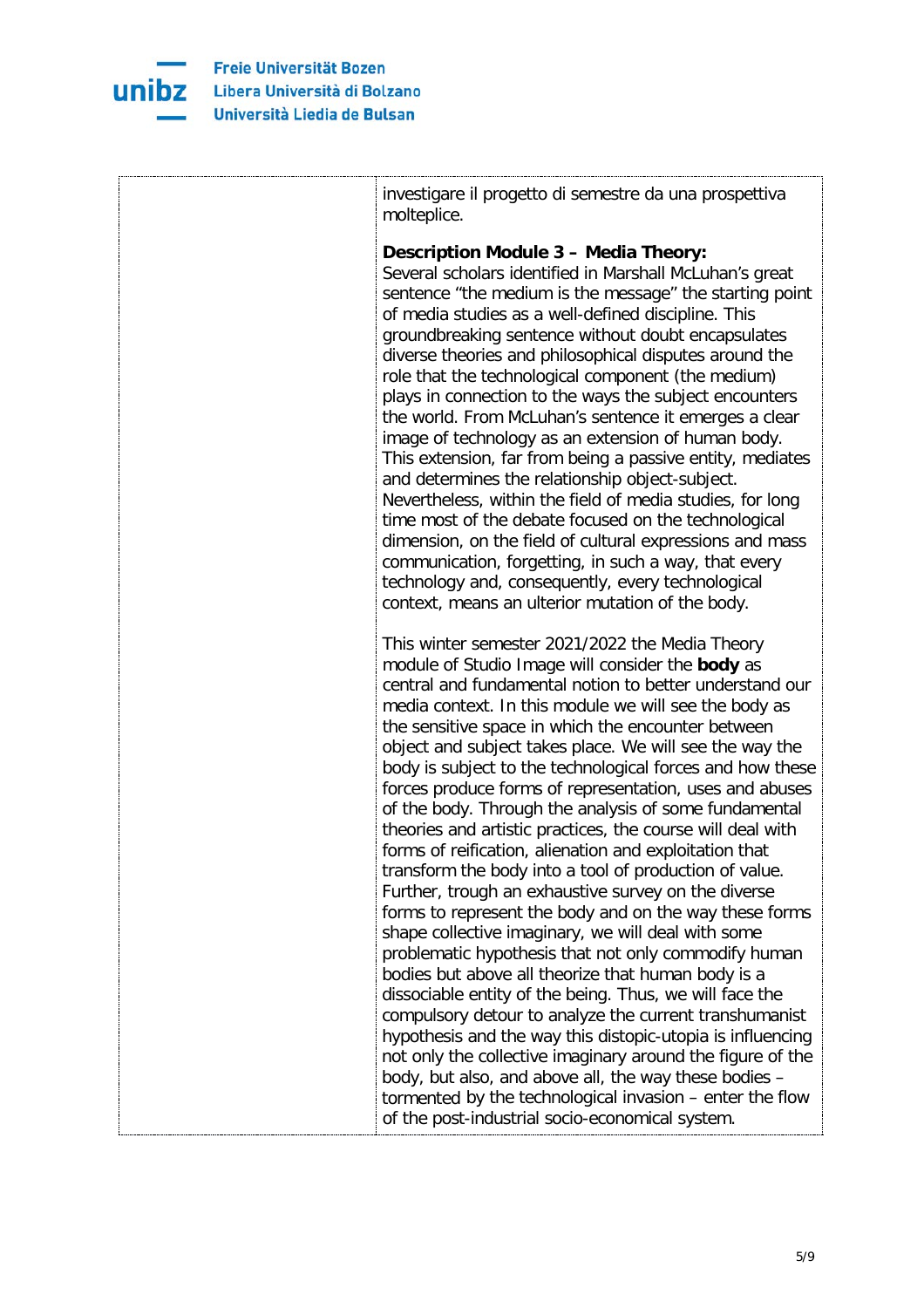

| <b>Specific educational</b><br>Knowledge and understanding<br>have acquired their own project methodology in the<br>objectives<br>field of visual arts, and/or artistic production. This<br>methodology includes the ability to oversee all phases<br>of design, from the generation of ideas to the<br>realisation of the finished project. Through the<br>integrated teaching of project subjects and subjects of<br>a technical, scientific and theoretical nature,<br>graduates will be able to simultaneously address all<br>these aspects and consider them as synonymous with<br>the development of a project that is successful on a<br>formal, technical, scientific and cultural level. |
|---------------------------------------------------------------------------------------------------------------------------------------------------------------------------------------------------------------------------------------------------------------------------------------------------------------------------------------------------------------------------------------------------------------------------------------------------------------------------------------------------------------------------------------------------------------------------------------------------------------------------------------------------------------------------------------------------|
|---------------------------------------------------------------------------------------------------------------------------------------------------------------------------------------------------------------------------------------------------------------------------------------------------------------------------------------------------------------------------------------------------------------------------------------------------------------------------------------------------------------------------------------------------------------------------------------------------------------------------------------------------------------------------------------------------|

| Lecturer                             | Module 1 - Photography-Video:<br>Prof. Eva Leitolf<br>Eva.Leitolf@unibz.it,<br>Tel. +39 0471 015327<br>Webpage: https://www.unibz.it/de/faculties/design-<br>art/academic-staff/person/37228-eva-leitolf            |
|--------------------------------------|---------------------------------------------------------------------------------------------------------------------------------------------------------------------------------------------------------------------|
|                                      | <b>Module 2 - Visual Communication:</b><br>Giulia Cordin<br>Giulia.Cordin@unibz.it,<br>tel. +39 0471 015333,<br>webpage: https://www.unibz.it/en/faculties/design-<br>art/academic-staff/person/31248-giulia-cordin |
|                                      | <b>Module 3 - Media Theory:</b><br>German Duarte Peñaranda<br>GDuarte@unibz.it,<br>tel. +39 0471 015108,<br>webpage https://www.unibz.it/en/faculties/design-<br>art/academic-staff/person/37717-german-a-duarte    |
| Scientific sector of the<br>lecturer | Module 1 - Eva Leitolf: ICAR/13<br>Module 2 - Giulia Cordin: ICAR/13<br>Module 3 - German Duarte Peñaranda: M-FIL/04                                                                                                |
| <b>Teaching language</b>             | Module 1 - German<br>Module 2 - Italian<br>Module 3 - English                                                                                                                                                       |
| <b>Office hours</b>                  | Module 1: Monday, 14:00 to 16:00<br>Module 2: Monday 9:00-12:00<br>Module 3: Wednesday, 11:00 - 12:30                                                                                                               |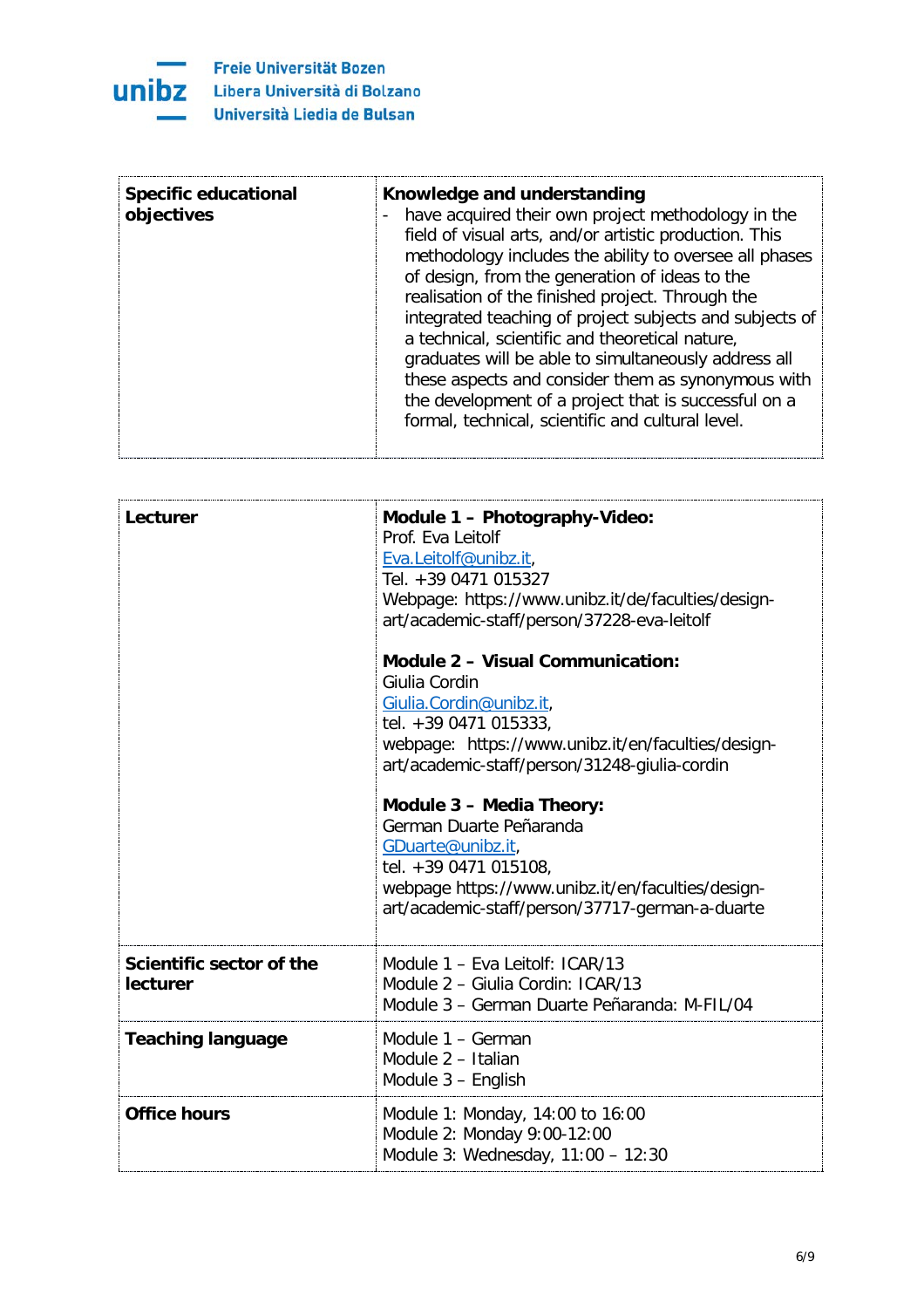

| List of topics covered | <b>Module 1:</b> Body politics, the body as a political issue,<br>medialized body representations, politics of<br>representation<br>Module 2: surveillance, identity, editorial design,<br>republish, spatial investigation of the body<br>Module 3: Media technologies as technologies of the<br>body, the use of the body in the production of value, the<br>technological invasion of the body, transformation of the<br>body in the collective imaginary, politic of representation<br>of the body. |
|------------------------|---------------------------------------------------------------------------------------------------------------------------------------------------------------------------------------------------------------------------------------------------------------------------------------------------------------------------------------------------------------------------------------------------------------------------------------------------------------------------------------------------------|
| <b>Teaching format</b> | Exercises, in-group discussions, frontal lectures,<br>workshops, group and one to one critiques,<br>presentations                                                                                                                                                                                                                                                                                                                                                                                       |

| <b>Expected learning outcomes Disciplinary competence</b> |                                                                                                                                                                                                                                                                                                                                                                                                                                                                                                       |
|-----------------------------------------------------------|-------------------------------------------------------------------------------------------------------------------------------------------------------------------------------------------------------------------------------------------------------------------------------------------------------------------------------------------------------------------------------------------------------------------------------------------------------------------------------------------------------|
|                                                           | Knowledge and understanding<br>have acquired the basic technical, scientific and<br>theoretical knowledge necessary to realise a project in<br>the field of visual arts.<br>have acquired the basic knowledge necessary for<br>further Master's studies in all components of project<br>culture as well as in technical, scientific and<br>theoretical subjects                                                                                                                                       |
|                                                           | Applying knowledge and understanding<br>plan, develop and realise a project in the field of<br>visual arts.<br>Be able to finalize the creation of an accomplished<br>project in the field of visual art, thanks to the basic<br>knowledge acquired in the technical, scientific and<br>theoretical fields.<br>make use of the skills acquired during the course of<br>study in the event of continuing studies in a Master's<br>degree programme in the field of art and to develop<br>them further. |
|                                                           | <b>Transversal competence and soft skills</b>                                                                                                                                                                                                                                                                                                                                                                                                                                                         |
|                                                           | Making judgements<br>Be able to make independent judgements for the<br>purpose of developing their own art skills and in<br>relation to all those decisions (technical, scientific and<br>theoretical) that are necessary to bring a project to<br>completion.                                                                                                                                                                                                                                        |
|                                                           | <b>Communication skills</b>                                                                                                                                                                                                                                                                                                                                                                                                                                                                           |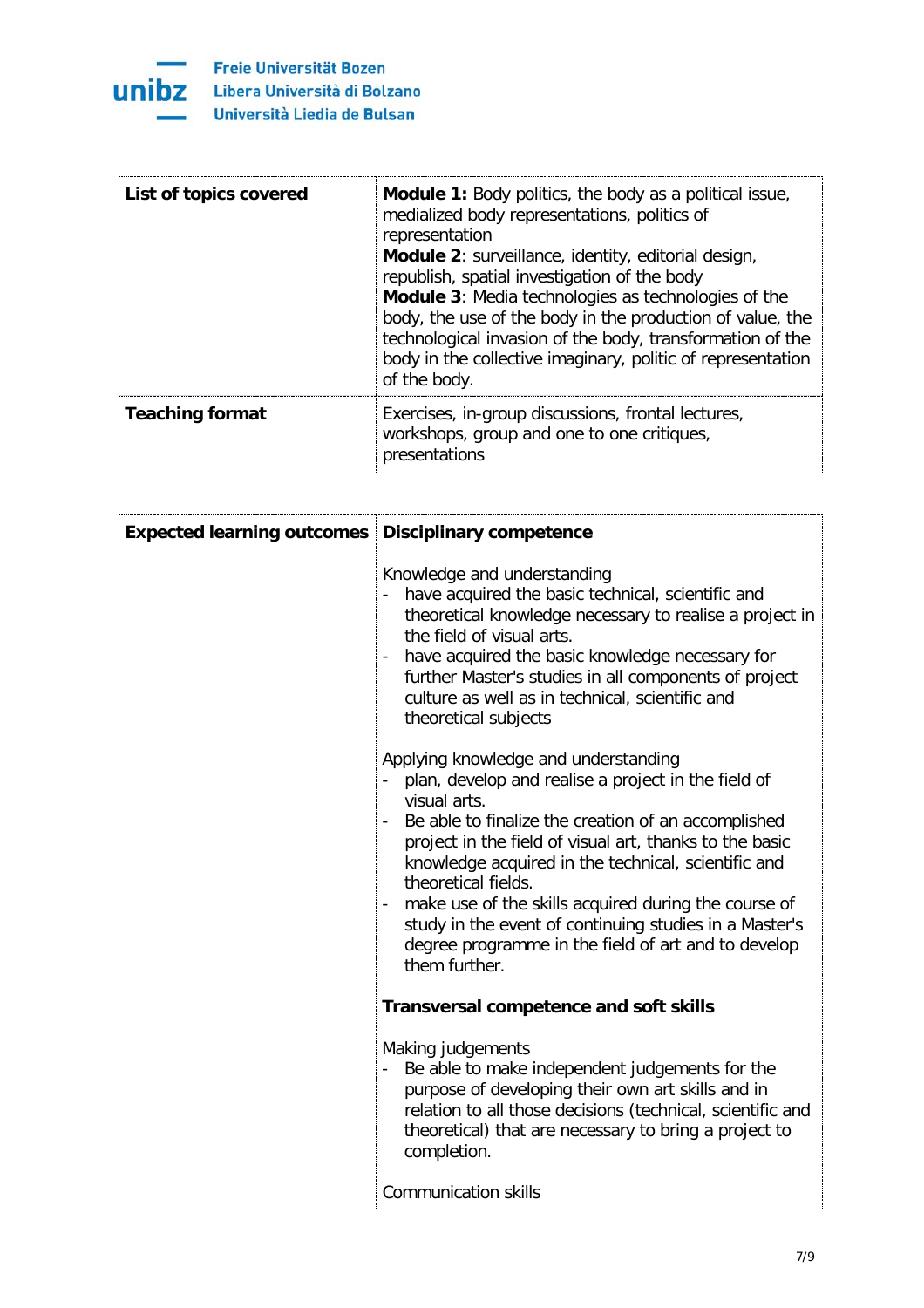

| present an independently realised project in the field<br>of art in the form of an installation, orally as well as in<br>writing in a professional manner.                                                                                                                                                                                                                                                                                                                                                                                                                                                                                                                                                                      |
|---------------------------------------------------------------------------------------------------------------------------------------------------------------------------------------------------------------------------------------------------------------------------------------------------------------------------------------------------------------------------------------------------------------------------------------------------------------------------------------------------------------------------------------------------------------------------------------------------------------------------------------------------------------------------------------------------------------------------------|
| Learning skills<br>have learned an art methodology at a professional<br>level - in the sense of being able to identify, develop<br>and realise solutions to complex art problems by<br>applying the acquired knowledge in the technical,<br>scientific and theoretical fields - in order to start a<br>professional activity and/or continue their studies with<br>a master's degree programme.<br>have developed a creative attitude and learned how<br>-<br>to enhance it and develop it according to their own<br>inclinations.<br>have acquired basic knowledge in theoretical,<br>technical and scientific subjects as well as a study<br>methodology suitable for continuing studies with a<br>Master's degree programme. |

| Assessment | By exam's date, each student must upload on Teams as<br>well as the Microsite of the faculty detailed<br>documentation of the work done during the course.<br>http://portfolio.dsgn.unibz.it/wp-admin<br>Documentation is an integral part of the exam. The<br>documentation must include visual documentation and<br>an abstract of the project.                                                                                              |
|------------|------------------------------------------------------------------------------------------------------------------------------------------------------------------------------------------------------------------------------------------------------------------------------------------------------------------------------------------------------------------------------------------------------------------------------------------------|
|            | Module 1:<br>Production of artistic work (e.g. photographic<br>prints, video, digital formats etc.)<br>Several presentations of own artistic work in<br>plenary critique sessions as well as one to one<br>meetings with teacher that show an extensive<br>artistic process<br>• Presentation of researched topics to class<br>End of semester presentation in individual form of<br>presentation/exhibition, (self-)/evaluation of<br>results |
|            | Module 2:<br>- assigment given during the semester<br>- artist publication in relation to the mail project<br>Module 3:<br>Short essay (max. 5 pages)                                                                                                                                                                                                                                                                                          |
|            | Oral examination at the end of the semester                                                                                                                                                                                                                                                                                                                                                                                                    |